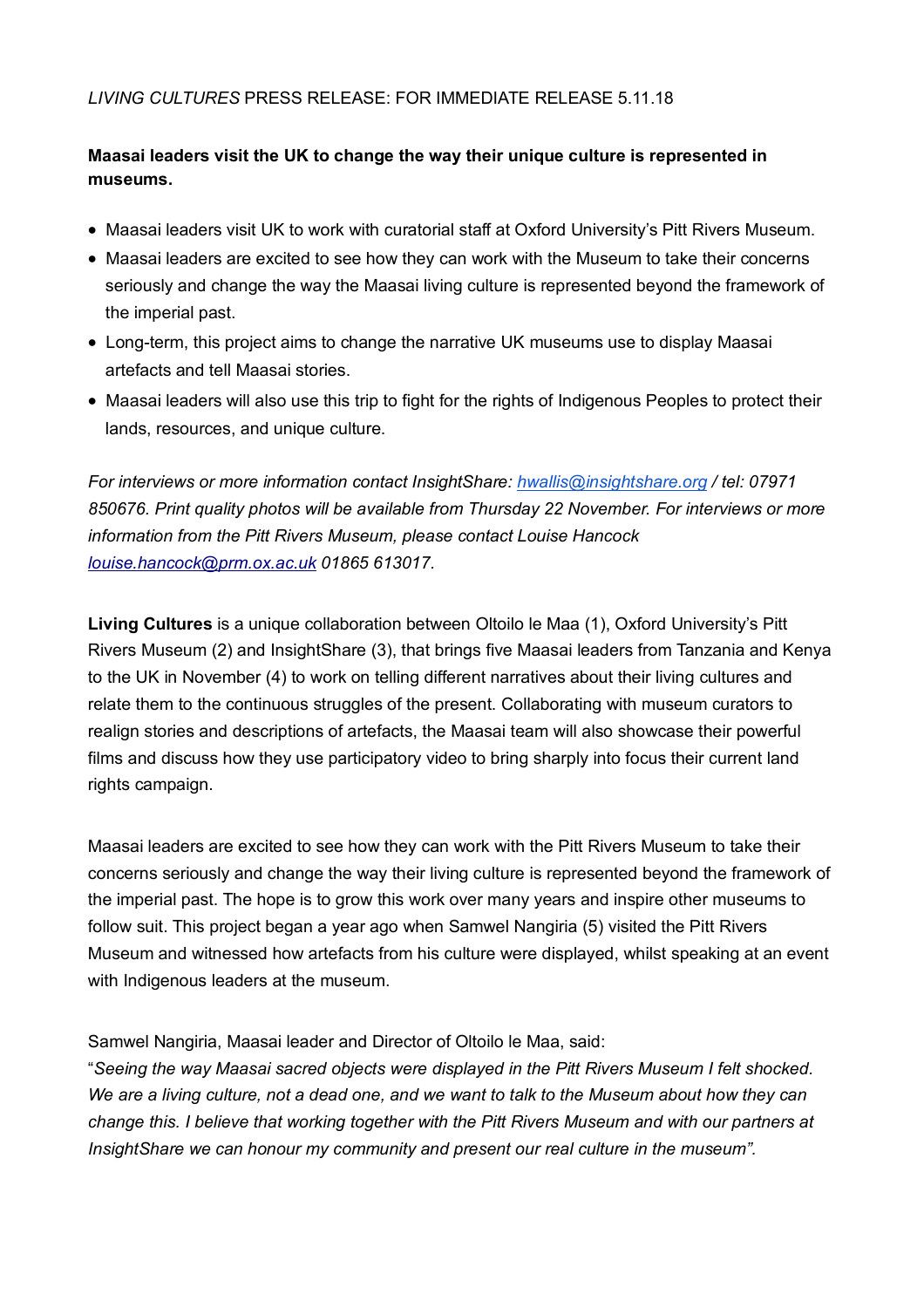When Samwel returned home he sent an important message to Laura Van Broekhoven, Director of the Pitt Rivers Museum, that powerfully outlined his concerns and hopes for the work that they could do together. Samwel also spoke with the elders in his community. The elders used their participatory video (6) skills to send Laura a film outlining their concerns. This exchange between Maasai elders and the Pitt Rivers launched this exciting collaboration.

Welcoming the partnership, Laura Van Broekhoven, director of the Pitt Rivers Museum said: "After Samwel's visit, he sent an inspiring email message that powerfully outlined the concerns and hopes he had for the work that we could do together. The Pitt Rivers Museum has a longstanding record of working with indigenous peoples in many different areas, but we have not worked with Maasai communities so we very much welcome the opportunity to work together and start this process. The way Samwel phrased his aspiration spoke of radical hope and chimed very closely with the collaborative work we want to see happening at the Museum around inclusivity and with our Origins and Futures programme".

## Samwel's email to Laura stated:

"I am imagining a partnership, piloted between your museum and the Maasai around the inclusion of living culture in the bigger framework of the museum. This will accommodate thousands of indigenous peoples around the world and will provide a benchmark for a healing process for the so many damaged hearts, knowledge and cultures of these isolated / marginalized yet important groups on our planet".

### Nick Lunch, InsightShare Director, said:

"Confronting our imperial past and bringing Maasai stories up to date, Living Cultures aims to raise awareness of the ongoing struggles indigenous peoples face to protect their land, culture and communities".

Indigenous communities and their traditional ways of life are seriously under threat. In Loliondo in Tanzania Maasai communities are facing illegal land-grabs, forced evictions and human rights violations: these are the harsh realities faced by Maasai communities today. Foreign 'investment' in Maasai territory has led to the burning of villages, intimidation and violence by the authorities. Erosion of language and culture is the inevitable consequence, perhaps the ultimate conclusion of colonialism (7).

Co-ordinated by InsightShare and the Pitt Rivers Museum, **Living Cultures** opens an unprecedented space for collaboration and knowledge sharing through a series of activities that will explore new ways to address these issues, together. Long-term, this initiative aims to change the narrative UK museums use to display Maasai artefacts and tell Maasai stories. Maasai leaders will combine this work with using this visit to the UK to raise awareness of the ongoing struggles Maasai communities face in Tanzania and Kenya to protect their land, resources and culture.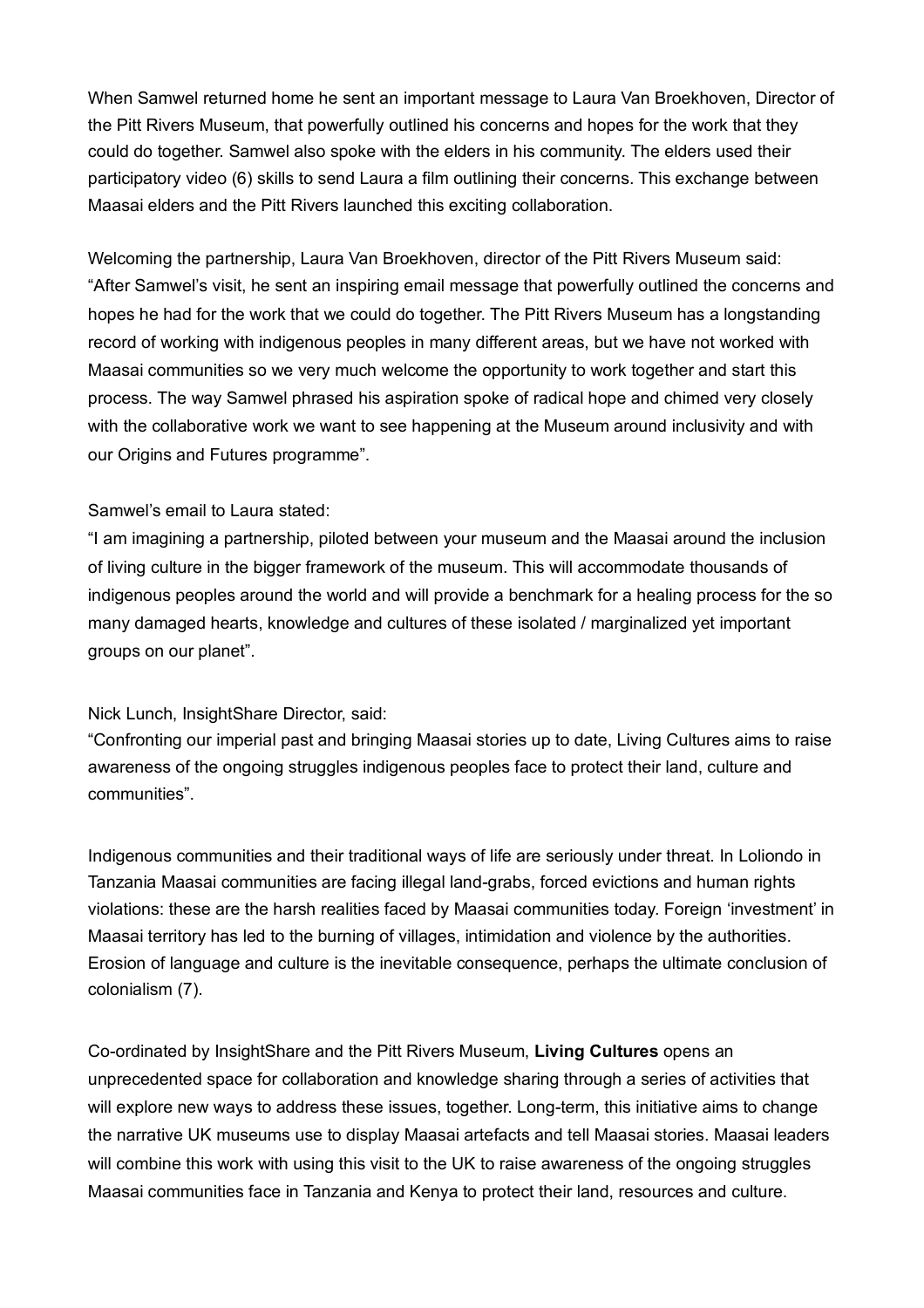#### NOTES:

- 1. Oltoilo le Maa is a community based participatory video group formed in Loliondo, Tanzania in 2016 to document social events, human rights issues and local projects. By use of a camera and participatory video, the group fights injustices and land grabbing, promotes best practice and the protection of Maasai culture. Using participatory video they produced Olosho, a powerful video exploring the ongoing land-rights struggle in Loliondo, Tanzania. The community's land - sandwiched between the Serengeti, Maasai Mara and Ngorongoro - is under threat from foreign companies and the Tanzanian government intent on evicting the Maasai and partitioning the land for luxury hunting of the world's most valuable wildlife. The video enabled them to take the community's concerns to politicians and decision makers, and successfully build on an earlier campaign, where 2.2 million people signed an Avaaz petition in 2013. This video is their story in their own words.
- 2. The University of Oxford's Pitt Rivers Museum (PRM) is one of the finest archaeological and ethnographic teaching museums in the world. Founded in 1884, when General Pitt Rivers, an influential figure in the development of archaeology and evolutionary anthropology, donated his collection of more than 27,000 objects to the University of Oxford, it now stewards over 550,000 objects. The museum carries out world-leading conservation and research and welcomes half a million visitors each year, and currently focuses on developing more socially engaged practice. Today, the museum is a dynamic, forward-looking institution with many connections to stakeholders throughout the world. This project forms part of the 'Origins and Futures' programme welcoming artists, elders or researchers to engage with collections and invites co-curatorial engagement with displays.
- 3. InsightShare is a community development organisation with 20 years of expertise in working with marginalised communities across the world using the unique power of participatory video (5) for social change. InsightShare set up The InsightShare Network in 2016 as a not-for-profit entity to support Indigenous communities to harness the power of Participatory Video as a vehicle for change. In November 2017, we hosted a learning retreat and events showcasing the work of our founding indigenous members – Stories of Solidarity and Resilience. The Pitt Rivers Museum not only hosted the Oxford event, which was moderated by George Monbiot, but also provided a unique opportunity for our indigenous guests to interact with artefacts from the PRM collection, from their cultures.
- 4. **The two week itinerary**
	- 19-22 Nov: our Maasai guests will start the conversations with curatorial staff to see how indigenous living cultures can be better represented in the future.
	- 22 Nov (6-9pm): evening event, Oxford. The results of these initial conversations will be brought into a public discussion at Pitt Rivers Museum to explore how museums can play a role in enabling self-representation and redress and to discuss the role museums can play in the societal reparative process within this framework of radical hope and healing. The Maasai leaders will introduce films they have made on land